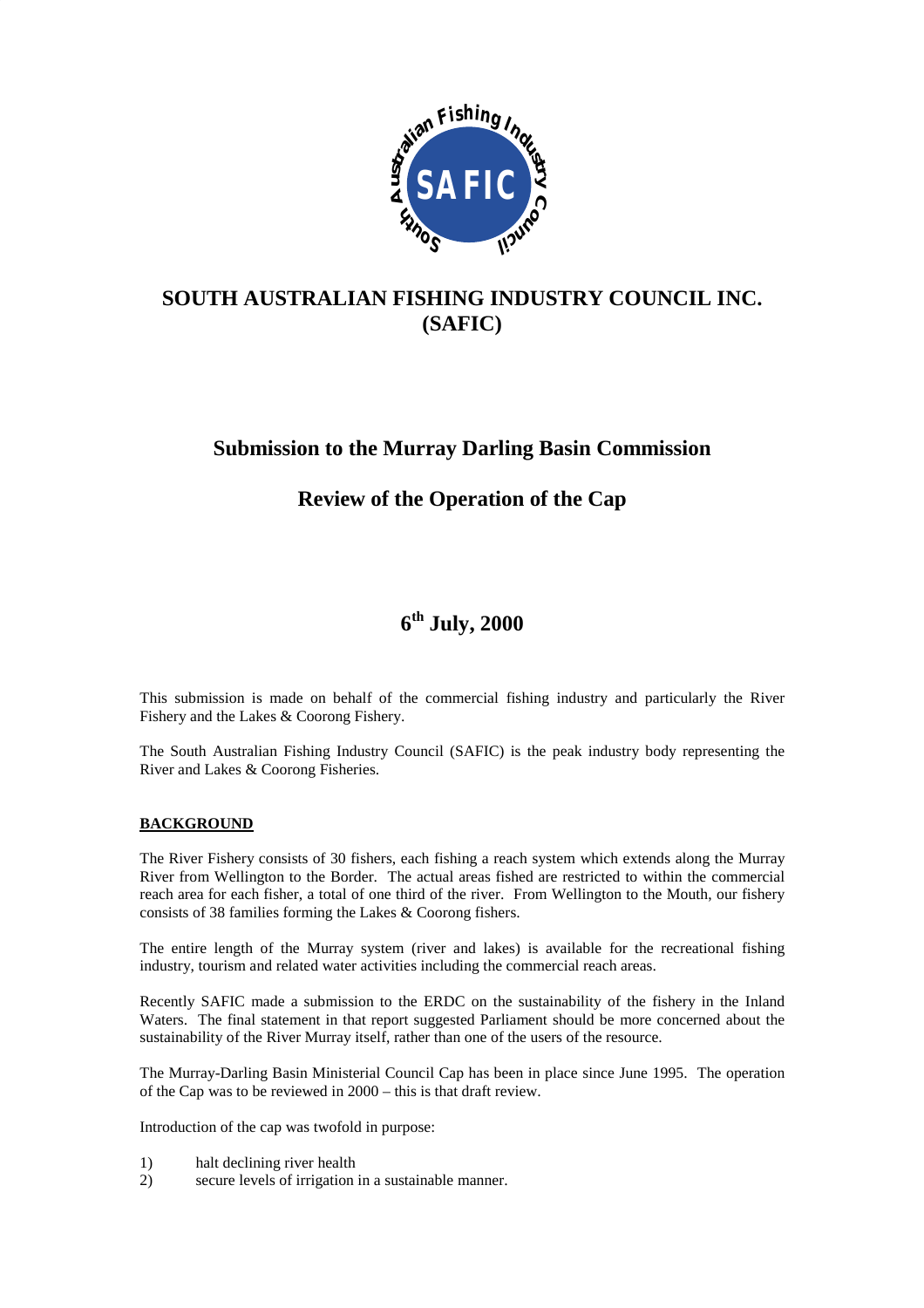The Cap must continue to be seen as one part of a range of areas that are needed to control the above aims.

It is recognised that the 1995 introduction of the CAP was an essential and valuable first step but it is not clear if the current CAP level is such that it will result in sustainable practices.

From the commercial fishing industry perspective, our enterprise is expected to be conducted sustainably, with an appropriate management plan, and we therefore expect other agricultural pursuits are similarly sustainable.

Without integrated management of the whole process, it is difficult to expect one management tool to be effective.

SAFIC is supportive of a whole of catchment program which takes account of the parameters including environmental flows, irrigation uses, fish health and salinity control.

#### **THE MURRAY RIVER SYSTEM**

#### *(1) Extent*

The River Murray as we know it for South Australian purposes extends from the New South Wales border above Renmark to the Murray mouth at Goolwa. This section represents about 7% of the entire Murray-Darling Basin.

It is therefore very clear, that the remaining 93% of the Basin has a huge controlling impact on our Murray River system. To simply look at our section in isolation and expect that conservation and rehabilitation methods taken within that 7% of the Basin will be a solution is naive and misguided. Many actions taken within our State must be complimented by the activities in the remainder of the Basin.

Government has a leading role to play in this area and must take strong leadership for our resource protection.

 Accepting the small portion the Murray plays in the overall size of the whole basin, it still provides 30% of South Australia's harvested water resources. In a "normal" year about 40% of Adelaide's water is drawn from the Murray and this figure has been as high as 90%.

#### *(2) Water Flows*

At least 1850 GL/year is the agreed flow into South Australia, unless it is a year of water shortage. The River Murray is heavily regulated with a series of water level/flow controls along its length.

Of great concern to the fishing industry is the low flows which have a dramatic effect on habitat for fish breeding and the detrimental effects on the sustenance of the Coorong and the closing of the Murray mouth at Goolwa.

It is estimated that final flows to the sea have decreased to  $1/5<sup>th</sup>$  of what was formally the case without regulation. It is therefore obvious that this is having major detrimental effects on the health of that ecosystem.

Irrigation flows are up to allocations of 555 GL/year with estimates that 85-90% of this allocation is currently being used.

Reticulated supply allocation is 180GL with estimates of 145 GL being used.

Further rights to buy and sell allocations, especially if those rights go interstate, will have the potential for a further negative effect on our section of the Murray.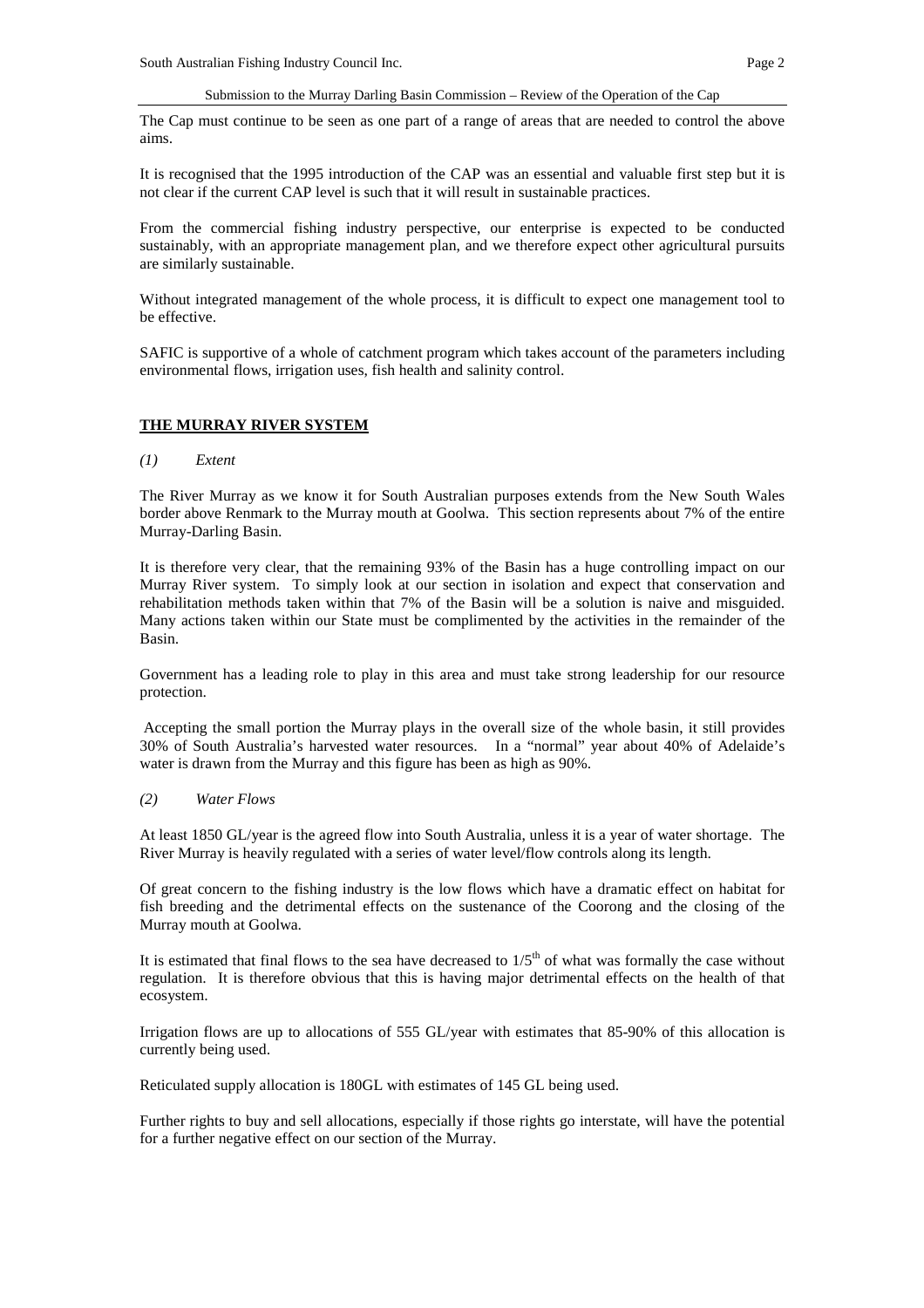There have been a series of regulatory structures put in place along the River to manage flow and water levels. This brings to the fore the importance of consideration of environmental flows and maintenance of habitat.

## *(3) Salinity*

The recent release of the Salinity Audit for the Murray-Darling Basin Authority has highlighted the dramatic changes that are taking place as a result of considerable regulation, poor agricultural management strategies and large volumes of water diversions.

Salinity impacts occur from the areas of dryland salinity, reduced dilution of flows, land clearing and irrigation practices and salt loads flowing across the border.

### *(4) Management and River Regulation*

### Management Board

The importance of water resources in South Australia has been recognised and the management of them has been placed with Water Catchment Management Boards. The River Murray Catchment Board is one, in place to cover the River Murray Catchment within South Australia.

The role of the River Murray Water Catchment Management Board is defined in the Water Resources Act 1997. Principally the Act defines that a State Water Plan be written and as part of that plan, the River Murray Catchment Water Management Board is established to:

- Establish a water allocation plan
- Establish a catchment water management plan each being subject to 5-yearly reviews.

The Catchment Management plans must include, subject to the State Water plan:

- Assessments of water quality and quantity
- Threats and opportunities for sustainable development
- Develop regional strategies
- Incorporate those into an integrated, whole of catchment, strategy

The Water Resources Act 1997 has the goals of:

- a) ensuring that these resources are able to meet the reasonably foreseeable needs of future generations and
- b) Protecting the ecosystems (including their biological diversity) that depend on these resources.

SAFIC has a representative role on the Natural Heritage Trust State Panel and recently had the opportunity to visit the Murray Basin, meet with several LAP (Local Action Plan) groups, councils and community representatives.

The entire area is important agriculturally, both from on-land and on-water agriculture, important as a tourist destination and important as a supply of harvestable water for urban development and irrigation. Environmentally, the importance of the Lakes and Coorong is recognised as a Ramsar Wetlands listing.

## 2) Management of Water Quality

It has been widely reported and discussed, that the quality of water within the River Murray has been in decline for a long period. Many reports such as the State of the Environment Report have referred to measured changes causing concern. The release of the Salinity Audit appears surprisingly to have caught everyone's interest, where other reports in the past appear to have been largely ignored.

Quality of water is refereed to as part of the Water Resources Act 1997 where the Board is required to:

- a) maintain or improve the quality of naturally occurring water
- b) monitor the quantity and quality of the water in its water resources
- c) methods for improving the quality of water in the Board's catchment area.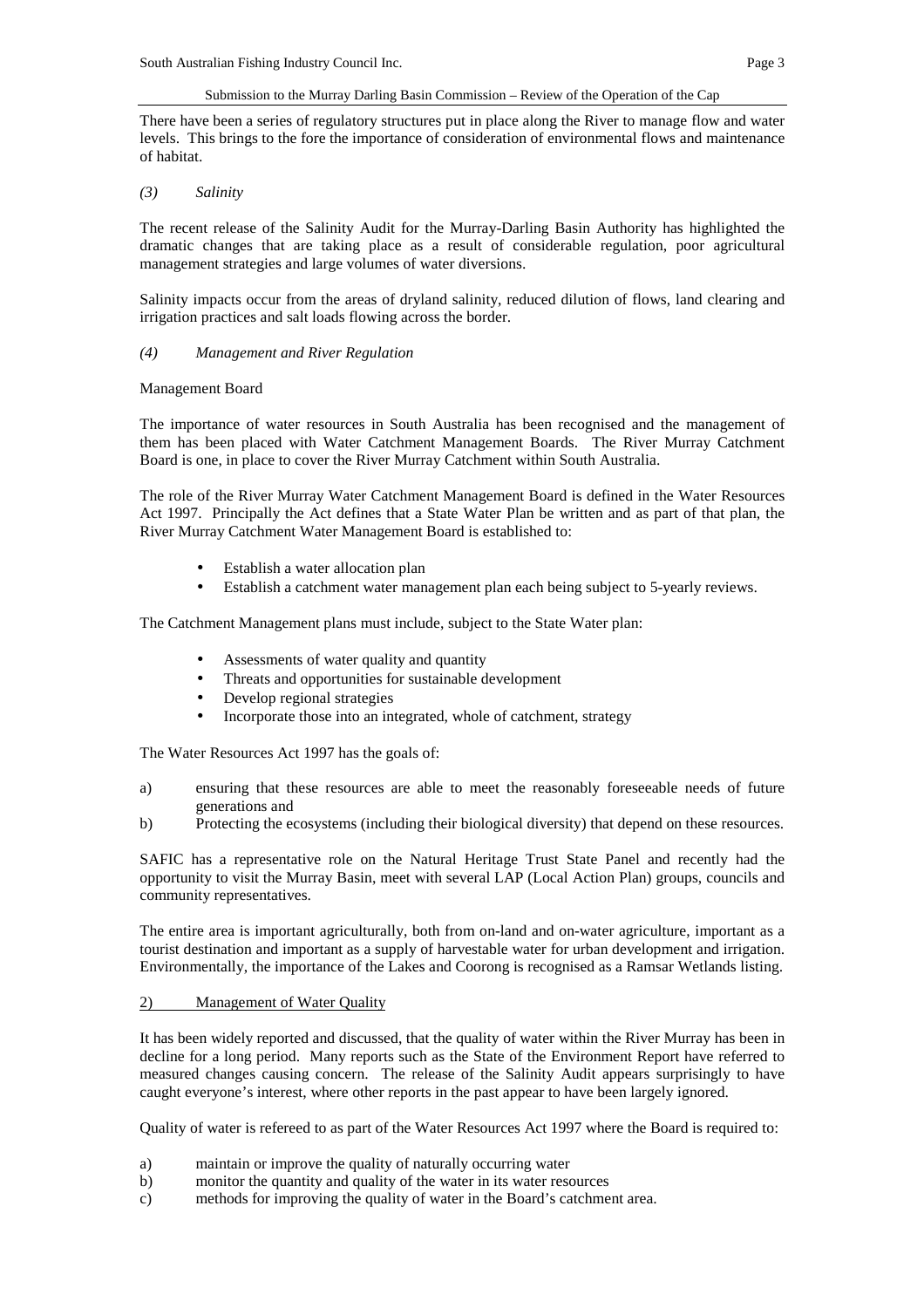## 3) The State Water Plan

The State Water plan forms the strategic framework for the series of regional based water plans within South Australia. It concentrates on the water resources of the land-based rivers and waterways.

The Water Resources Act 1997 has directed the writing of and implementation of a State Water Plan to assess the condition of the State's water resources, identify risk management and degradation, set out management programs for use of water and monitoring of the State's water.

As part of the State Water plan it is necessary to consider the whole of natural resource management, in the context that water impacts on and is impacted on by the whole ecosystem.

This is particularly important when looking at how the River Murray is impacted on by the whole of the Basin, including decisions and policies of other States.

As the downstream recipient of the Murray-Darling flow we, as a State, are more greatly impacted on in many instances by what happens outside our borders then within.

To have this controlled by "partnerships" is not very satisfactory when the "partnership" can be changed or removed by the combined vote of other States. Clearly this is an area where far greater security and long-term clarity is required for South Australia.

The most recent revision and resigning of the collaborative arrangements between the Commonwealth, N.S.W., Victoria and South Australia was in 1992. Now Queensland and A.C.T. are also part of the initiative. The positioning of South Australia both geographically and politically means our position is continually under threat, doing nothing for security of both economic enterprises and the environment.

The State Water Plan, under the Water Resources Act 1997, must include discussion on areas such as:

- Water management via catchment boards and water resource committees
- ESD Principles
- Introduction of water plans

SAFIC believes that the State Water Plan and Regional planning process are a successful and potentially well organised way of devolving responsibility to the local users of the resource.

However, we cannot over-emphasise the importance of the impact upon even the best planning and management processes within our State, of these influences outside our State.

Under the State Water Plan issues are raised for Catchment Water Management Plans and Water Allocation Plans both based on considerable community input.

## **THE SALINITY AUDIT**

The issues facing the Murray and explained in the Salinity Audit are well researched and not new. It should not have come as any surprise to anyone in Parliament or in South Australia generally, that the Murray is in trouble.

During a recent ERDC report of the Parliament to examine the "sustainability" of commercial river fishing, SAFIC made the concluding remark – "the Parliament should be more concerned about the sustainability of the River". For such an important waterway that has been the life blood of South Australia for so long and yet has only recently been seen to reach major importance in the eyes of this Parliament, is an indictment to this place.

The basic results from the audit are:

- Annual movements of salt in the landscape will double in 100 years
- Average river salinities will rise significantly
- Sources of salt are better identified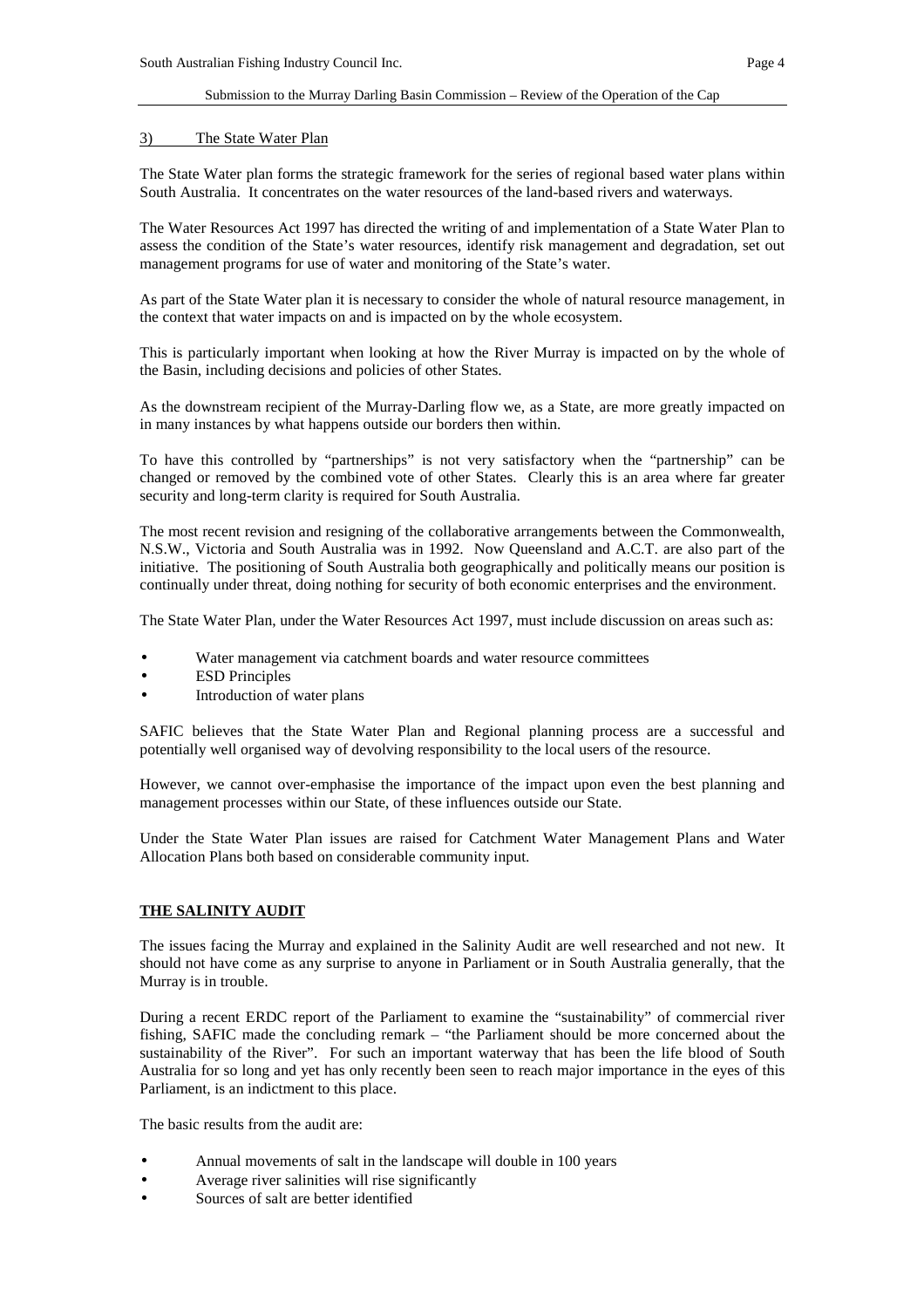- Land areas impacted not well known
- Investment needs prioritising into best cost: benefit areas

According to the Salinity Audit, we have 20 years to get things right.

Data used from the audit includes:

- 16 million ha of the 100 mill ha of the Murray Darling Basin already experiences rising ground water levels.
- Readings and how they have changed in bores across the basin both in depth and salinity levels
- **River salinities**

The Salinity Audit predicts that in the next 50 years of the 8.3 million tonnes of salt mobilised, 3.3 million tonnes will be drained to rivers.

## **River Murray Salinity**

The Salinity Audit indicates that rising salinity is occurring both in upper and lower reaches of the Murray-Darling system. Within South Australia, it is expected that all the salt mobilised will be able to reach the River. This will lead to values of 800EC and greater in the Murray within 50 years (the threshold value for drinking water). These levels are already reached but not on a consistent basis.

The introduction of the Salinity and Drainage Strategy has had a positive effect on river salinity by:

- Adopting the 1985 salinity level as the benchmark against which to measure changes
- Making each State responsible for any salinity effects
- Any action that increases salinity must be offset by work to rehabilitate that effect.

It is estimated that river salinity is much lower because of the introduction of the strategy, than it would have been without it.

The salinity level adopted as a benchmark at Morgan was 583EC. Under current levels of management this will be 791EC by 2050 and 900EC by 2100.

A major portion of this increase is from dryland salinity (60%), not irrigation.

#### Salinity Values

800EC units is used as the figure considered to be the limit for drinking water suitability. Above this level treatment costs lead to an uneconomic use of water as drinking and urban use. It is already uneconomic to treat GL of River water so that it can be placed onto Adelaide gardens and more sensible use of grey water should be encouraged.

If Governments were prepared to be serious, they would Legislate for each household to have a rainwater tank so that the demand, particularly in the summer months, on the Murray would be decreased. One can only imagine the extra water available to the River system if everyone within the Murray-Darling Basin had the use of rainwater for their own supply.

This is a further way of making everyone responsible for what is everyone's problem.

The total economic impact due to current levels of salinity is around \$46.2 million/year and this will continue to rise if no new ideas and strategies are put in place.

1500EC units is the level where degradation to habitat and environment occurs. Water plants and insects will die at this level and it is detrimental to some crops.

5000EC units is the level where fresh water is declared salt water (or saline water). Although adult fish may tolerate this salinity, spawning fish cannot.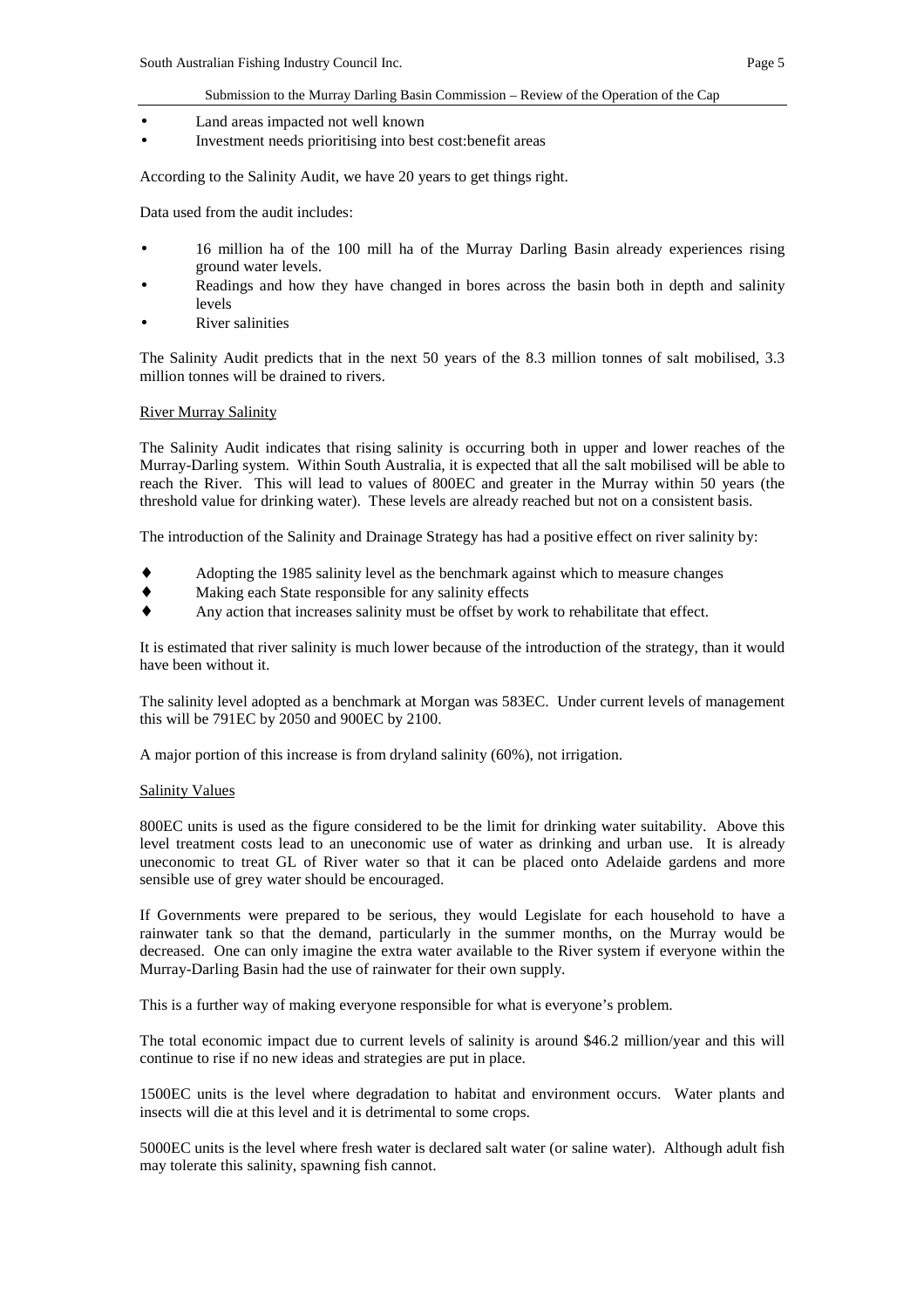The introduction of the regulated dilution flows has proven essential in keeping salinity levels below 800EC at Morgan almost at all times.

Without intervention this level, due to dryland farming, will double in the next 50 years making that water unsuitable for drinking, irrigation and degrading habitats for fish and water plants.

The lower Murray area from Wellington to the Murray Mouth (known as the Lakes & Coorong) supports a valuable inland fishery. The salinities in this region are kept basically under control because of dilution flows and salt interception schemes.

These lower areas such as Lake Albert and Lake Alexandrina are faced with the extra problem of influx of higher salinity waters to accommodate the dilution flows. This will also have a detrimental effect on the anabranches and backwaters where a large proportion of fish breeding occurs.

Occasional salinities at Goolwa of 1500 EC already are experienced.

#### Flood plain and backwaters

Flood plain and backwater habitats are very important for the fishing industry.

Flood plain is defined as land adjoining the watercourse that is periodically subject to flooding from the watercourse.

Adjacent Backwater is defined as those backwaters that are adjacent to a reach, and defined by reach/backwaters coordinates endorsed on the licence.

Common backwaters is defined as backwaters that cannot be identified as being adjacent to a reach and so are defined as common backwaters.

Almost all backwaters are influenced by salt with EC levels almost always above 1000 EC units.

The flood plain areas tend to act as salt traps and when low waters occur, there is a flow of salt to the river. Consequently, the irrigators would be expected to raise a complaint about the level of salinity and hence the water levels are again artificially raised. The big question for the regulators is how do you get control over that salt problem without a massive flushing, such as the 1956 flood. How will this problem be handled to drain this salt away without total River Murray degradation and loss of habitat?

It is estimated that  $\approx 25\%$  or 26,000 ha of the flood plain is influenced by salt.

It was noted in the structural adjustment for the River fishery in 1989 (as approved by Government) the following:

- Water and land management have caused serious decline of native fish stocks
- Initiatives needed to enhance natural stock recruitment
- ♦ A joint State-Murray Darling River management advisory committee be formed to coordinate fish stock management, advise other agencies affecting native fish stocks and identify research priorities.

It is questionable that this momentum in 1989 was maintained from any source other than the commercial fishing industry.

## **WATER QUALITY**

The River Murray suffers water quality problems from:

- Turbidity
- Low flow rates
- Point source and non-point source pollution
- River regulation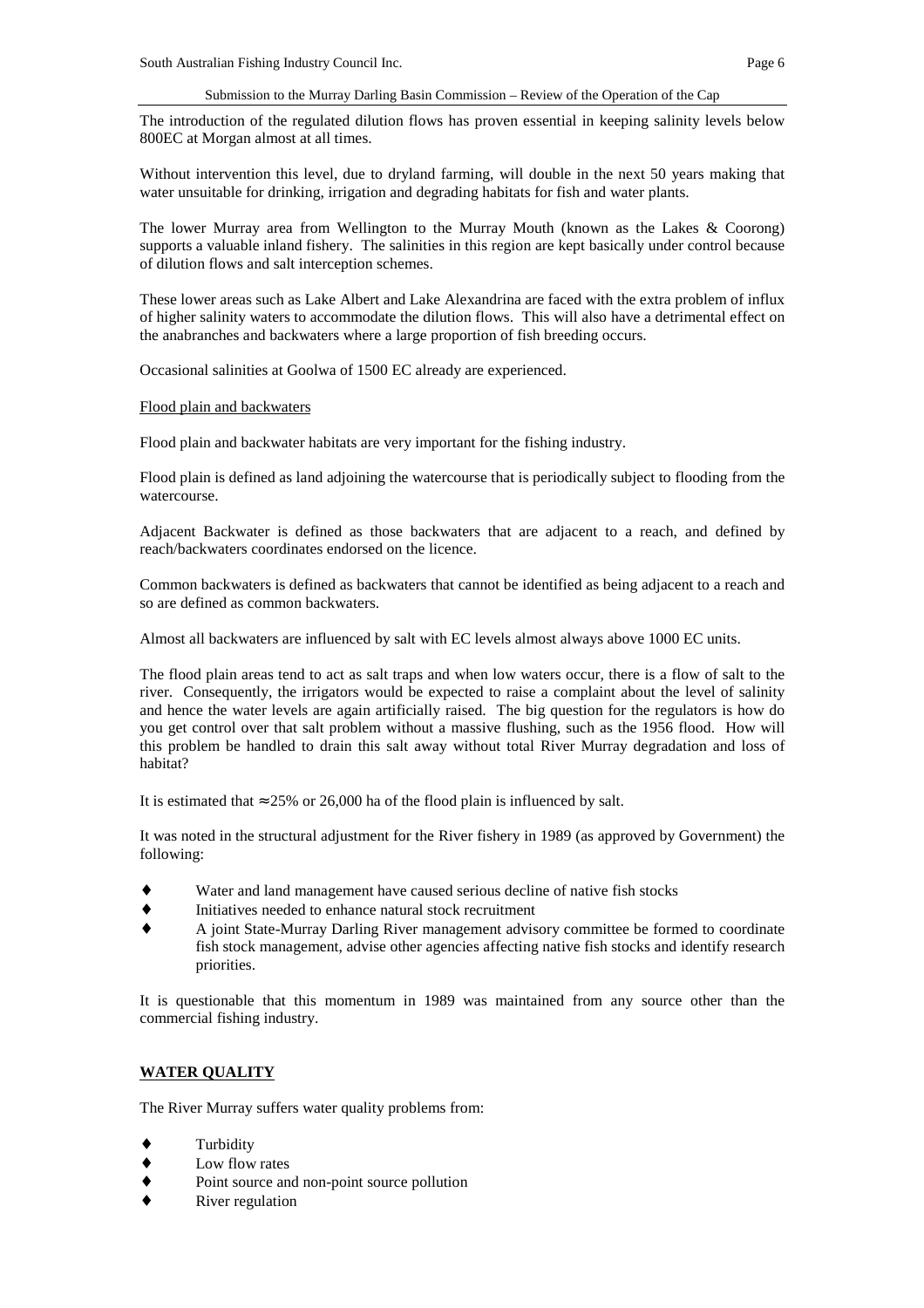- ♦ Irrigation drainage containing high salt levels, nutrients, chemicals
- ♦ Stormwater and sewage effluent
- a) turbidity, siltation and slugs of poor quality water effect the habitat for fish and have a negative effect on the efficiency of catch for both the commercial and recreational fisher. Satisfactory breeding conditions for carp leads to additional turbidity problems.
- b) river regulation, by the use of upstream storages and weirs effects water quality by reducing flushing events.
- c) run off pollution collects both surface salinity, sediments and pollutants to decrease water quality

Flow control of the River Murray system has been a detrimental contributor to water quality. An important positive effect of adequate environmental flows will be a boost to both the commercial and recreational users of the ecosystem.

The Catchment Board is not responsible for the management of the River regulation and the dichotomy of responsibilities can lead to conflicting effects on the river water quality.

Decisions need to be made to determine exactly what the water quality is being controlled for because there may be different emphasis for drinking water vs fish breeding.

Environmental flows have been called for to manage evaporation, salinity dilution, and to control turbidity and nutrient levels.

There are also potential conflicts between economic and environmental requirements. For instance, keeping the river levels at a constant level is unnatural and therefore at odds with maintenance of ecosystem health and water quality.

There will be a requirement to ensure that the allocation of water includes the requirement of environmental flow regimes to protect the whole of the River ecosystem.

The State Plan requires that water is used in the most economically valuable way but tempered by the requirement for ESD and protection of the sustainability of the resource.

## **DRYLAND SALINITY**

Dryland salinity is a problem for the Murray and the whole catchment. For the Murray, the Salinity Audit suggests that 40% of the salinity at Morgan will be as a result of dryland salinity compared to 25% from upstream catchments.

It was estimated in 1998 that dryland salinity cost \$700 million in land lost to agriculture and \$130 million in production loss. There is an expectation, without radical and immediate changes to management that this cost of degradation will increase.

Dryland salinity is a particularly prevalent problem for South Australia because of our State's large areas of land clearance with deep-rooted plants being replaced by shallow rooted crops. This allows the groundwater to rise towards the surface, bringing salt with it to the surface.

Without deep-rooted trees removing this surface water and the associated salts, the salinity will degrade the land and eventually prevent growth of all vegetation.

Impacts occur when salt reaches within 2 metres of the surface. Accumulated salts at the surface, or close to the surface, flow to local creeks and rivers by movement of groundwater or runoff.

In South Australia's Murray Mallee, there are a range of initiatives being put in place by innovative dryland mallee farmers, using NHT grants and the like.

These are slow and if continually dependent on granting body money, will not always be successful.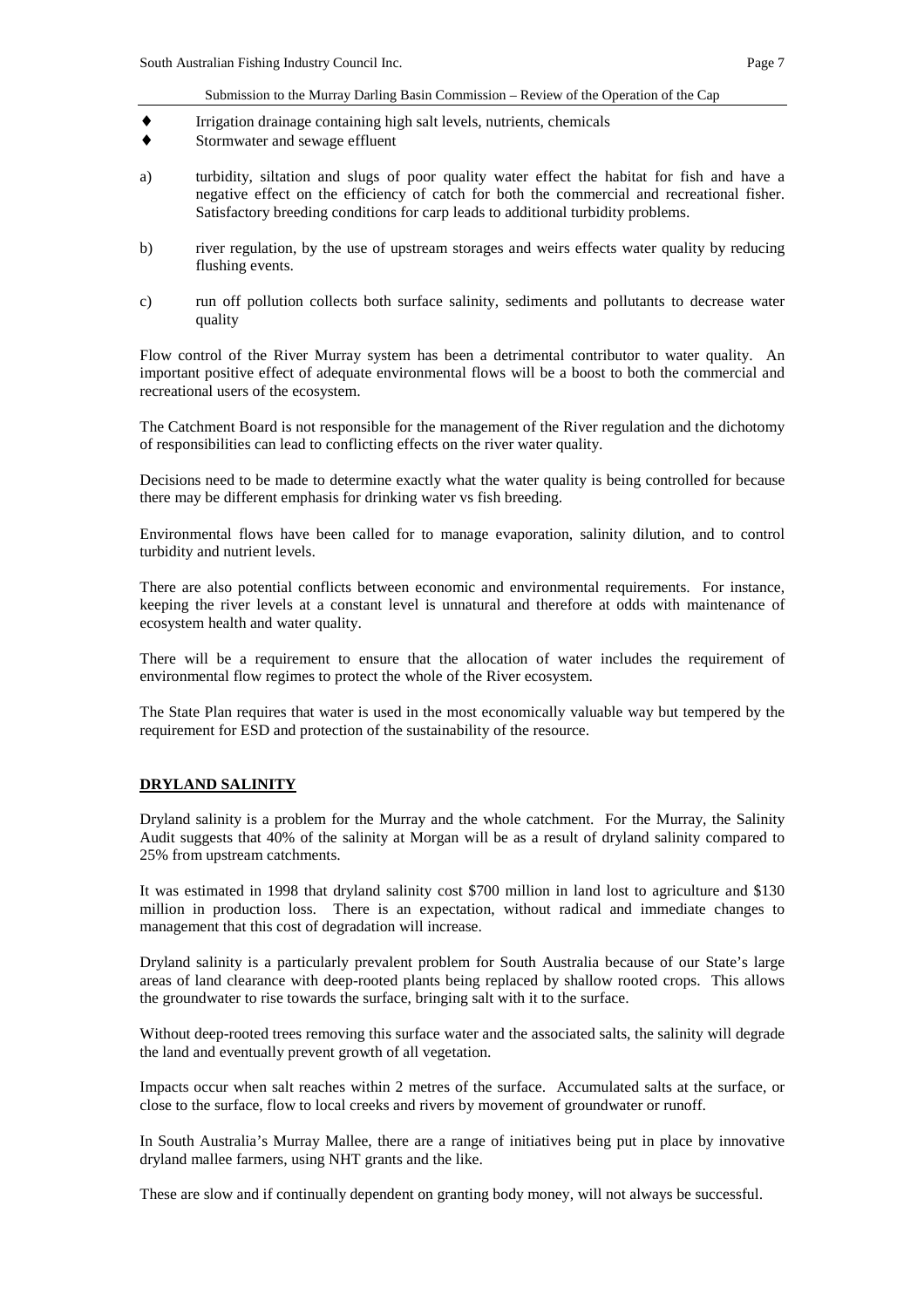Changed farming practices, changes to species cropped and re-treeing are all satisfactory improvement methods. But the authorities must recognise that to change a major farming practice requires investment. Farmers in these areas have already suffered years of lower or reduced monies because of the poor quality of soils. Many lack the available resources or even ability to borrow to implement major change.

Based on regional plans, it may be necessary for pro-active decisions to be made to:

- Close up worst effected areas to prevent further degradation increases
- Concentration of least effected areas to improve situations of greatest cost:benefit response
- ♦ Regional planning programs with broad scale impact management changes rather than small piece meal approach in isolated areas.

If we know from years of research and results that the issue is excess leakage because of the shallowrooted crops, then solutions seem simple. The complications of reality, therefore, need to be factored in – the greatest of these being lack of money to diversify or to lock up land for rehabilitation purposes.

Mallee farming methods result in leakage of a few mm per year.

One positive response is to remove the fallow farming period resulting in 20-40% reduction in leakage. Lucerne as a short or long-term alternate crop further improves the soil moisture content but in very low rainfall areas, this becomes difficult to achieve.

Secondly, in grazing areas, the introduction of ago-forestry adds valuable deep-rooted plants to the system without lowering stocking rates. Leakage under normal pasture situations in high rainfall areas (>600mm) is as high as 100mm/year. Incorporation of trees into that environment can reduce the leakage by 2 or 3 fold.

Thirdly, where appropriate planting groups of trees on slopes to act as root intercepts of groundwater movement prevents excess water flow to lower land.

Tree belts are used to provide divides in cropping land to act as sponges to remove excess water that crops have not used in the growth phase. They can have an affect to 50m into a cropped area, suggesting treeblocks each 100m.

The other agroforestry process is as mentioned previously in combination with pasture/grazing where trees are planted plantation style throughout the landscape.

Removal of water is most active when trees are actively growing and can only use water within their capacity. Different species have the ability to use greater or lesser amounts of water and to exist in varying levels of waterlogging conditions.

Interception can also occur in shallow groundwater flow areas to prevent this saline water reaching aquifers by growing blocks of trees across a water flow path.

Fourthly, in looking for alternate farming practices, plantations may be, in a limited range of areas, an alternate crop. The limitation is the time that land is suddenly locked up, costs to implement this changed land use and lack of income over the growth period. Areas that could benefit from such plantation farming could be joint ventured by Government, other industries or cooperatives to save the cost being born by a single land owner. This could be considered as part of the salinity credits scheme.

Consideration of property planning to achieve both prevention of recharge into the aquifer and reclamation of affected land using salt tolerant plants and major tree plantings to prevent flows to creeks and rivers should all be used in combination.

Reality says that the problem is not neatly confined to a property, a local area or a region.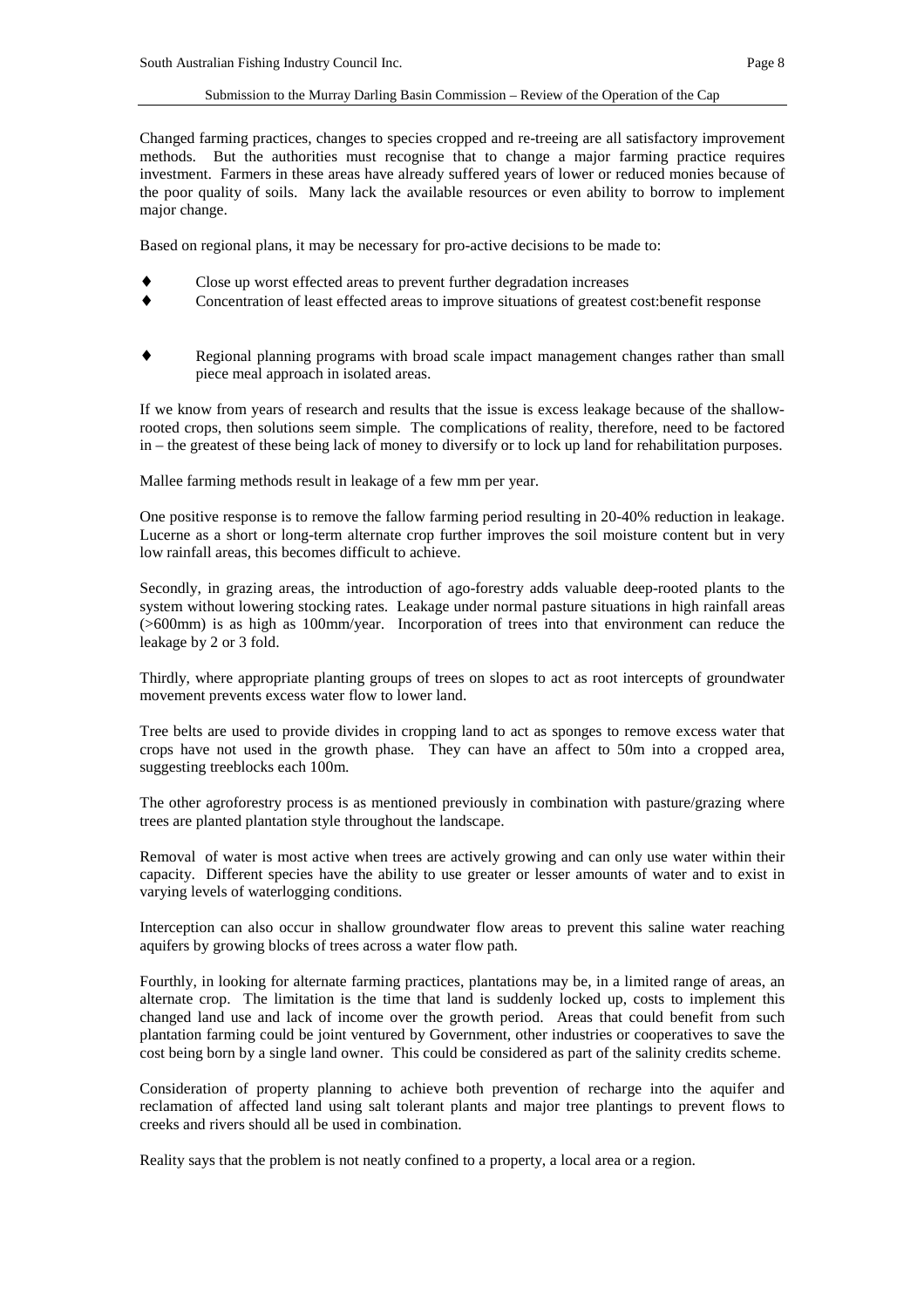Dryland farmers have, for many years, quite rightly been unable to see the connection between their farming practices and the salinity effects many kilometres away. However, now that the connection is clear, both they and others in the catchment are working cooperatively towards seeking and implementing solutions.

It also needs to be acknowledged that salt accumulation, discharge and recharge have always occurred naturally. The change of a natural system to our farming system has speeded up and accentuated that problem. It may never be possible to ever return to the previous "natural" systems known in the past on a broad scale, but efforts should not be lessened because of that difficulty.

It is important to note that the most significant impact of salinity for the River Murray over the next 30 years will be from dryland salinity.

## **RIVER REGULATION**

The Murray-Darling Basin Act 1993 provides for State entitlements of water from the Murray-Darling Basin via the following items:

- ♦ There is a monthly flow allowance and in addition a flow for deletion and evaporation compensation and additional dilution flows as required from time to time
- Commission gives the direction for release of water from upper River Murray storages
- Commission must maintain the supply to South Australia that it is entitled to receive
- Commission may coordinate or carry out surveys and studies to investigate the desirability and practicality of works to conserve and regulate the river, protect quality, manage the aquatic and riverine environments and manage groundwater that may affect water quality and quantity.
- Maintain and operate effective monitoring of the quality and diversity of the aquatic environment and effects of groundwater
- Measurements of the flow of the River Murray and its tributaries and volumes of stored water
- Measurements of all diversions
- Measurements of quality of River Murray water and stored water.

There is an ability for the Commission to implement the monitoring and measuring on or adjacent to the upper Murray and the Murray in South Australia without further approval of Government.

♦ Commission is to formulate water quality objectives for the River Murray.

Within South Australia, State controls exist via the Water Resources Act 1997 where the River Murray Catchment Water Management Board is established. Also the State Water Plan and Water allocation plans are established.

Flows established for South Australia are:

| 1) | evaporation and river maintenance | 1050 GL  |
|----|-----------------------------------|----------|
| 2) | MDBC committed entitlement to SA  | 1850 GL  |
| 3) | Median natural flow to SA         | 12648 GL |

source "Setting the Cap: report of Independent Audit Group, Nov 1996". MDBMC

The water allocation plans determine licencing conditions, allocation of volumes and diversions from the River.

The allocation must consider social, environmental and economic needs. Allocations cannot exceed the agreed cap as set by the Murray-Darling Basin Commission.

## **THE CAP ON WATER DIVERSIONS**

Primary objectives for the Cap are to: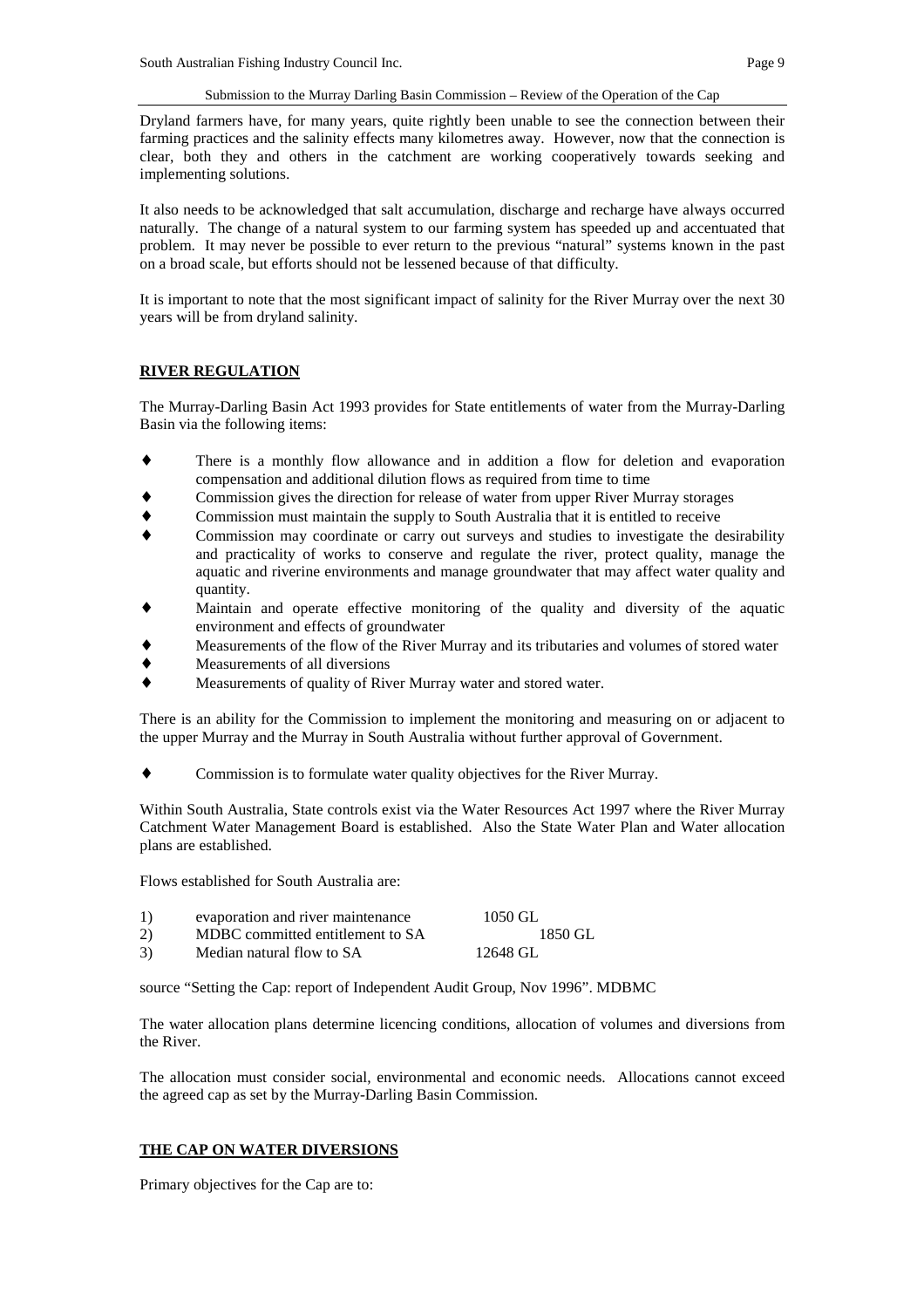- ♦ Maintain and improve existing flow regimes
- ♦ Achieve sustainable consumption

The cap resulted from a decision by the Murray-Darling Basin Management Committee in 1993 after they received a report from the Murray Darling Basin Commission that indicated diversions, if left unchecked, would exceed available water resources. They therefore agreed there needed to be a limit on the diversion values to allow retention of sustainable levels for the health of the overall River habitat.

The response was in the form of a cap on new diversions of water and is capped at the 1993/94 diversion rates.

Accepting the principle of a cap, there were a series of other agreements made on which to base future decisions about the way the cap would be managed. They were in summary form:

- a) no further deterioration to water quality
- b) allocations using precautionary principle
- c) allocation to the highest value use
- d) agreed property rights to be recognised
- e) transparent management
- f) simple administrative system

Eventually, in 1997, the Federal Government and the State Governments of South Australia, New South Wales, Victoria and Queensland signed the Cap agreement thus locking in all future use of water to the 1993/94 levels.

The flow level agreed to for South Australia is 1850 GL/year (other than drought years) and is expected to be achieved in 9 of every 100 years.

South Australia has currently and historically had a restrictive use pattern of water to relatively efficient use. South Australia took a proactive lead by imposing our own "caps" in 1969 and further reduced them in 1979 and 1991.

Of the flow regime for South Australia, irrigation use is around 470 GL/year, around 800GL is lost via evaporation within the Murray and Lakes and 130GL to Adelaide Metropolitan supply.

More recent studies by Vivian  $\{(1998)$  EPA Murray lands Region would suggest the more accurate evaporation is 1000 GL and so the allowed flow for compensating this should increase. With the expectation of global warming, there will be a further incremental evaporation level.

#### SA Regulation of River Murray

A series of locks and weirs are constructed along the River Murray. The original objective for the locks was to regulate the water levels within the River for transport purposes and to improve water security.

The Hume Dam structure provides regulating capacity for the Murray.

Lake Victoria has a storage capacity of 680GL and acts as a major storage capacity for the Murray. Lake Victoria also acts as a method of storing flows that are excess to entitlements. The contention surrounding Lake Victoria that requires further discussion is the belief that good quality water flows into the Lake, is stored and mixed and poor quality water is allowed to flow out to the Murray.

Future water storage is to be controlled such that it fits well with the agreement of Aboriginal needs and is done according to the NPWS permits.

The uncertainty surrounding the flows to South Australia that were created by the recent considerations of Aboriginal cultural heritage and operations of the Lake as a storage area have indicated how vulnerable South Australia is to changes or potential changes of water flows.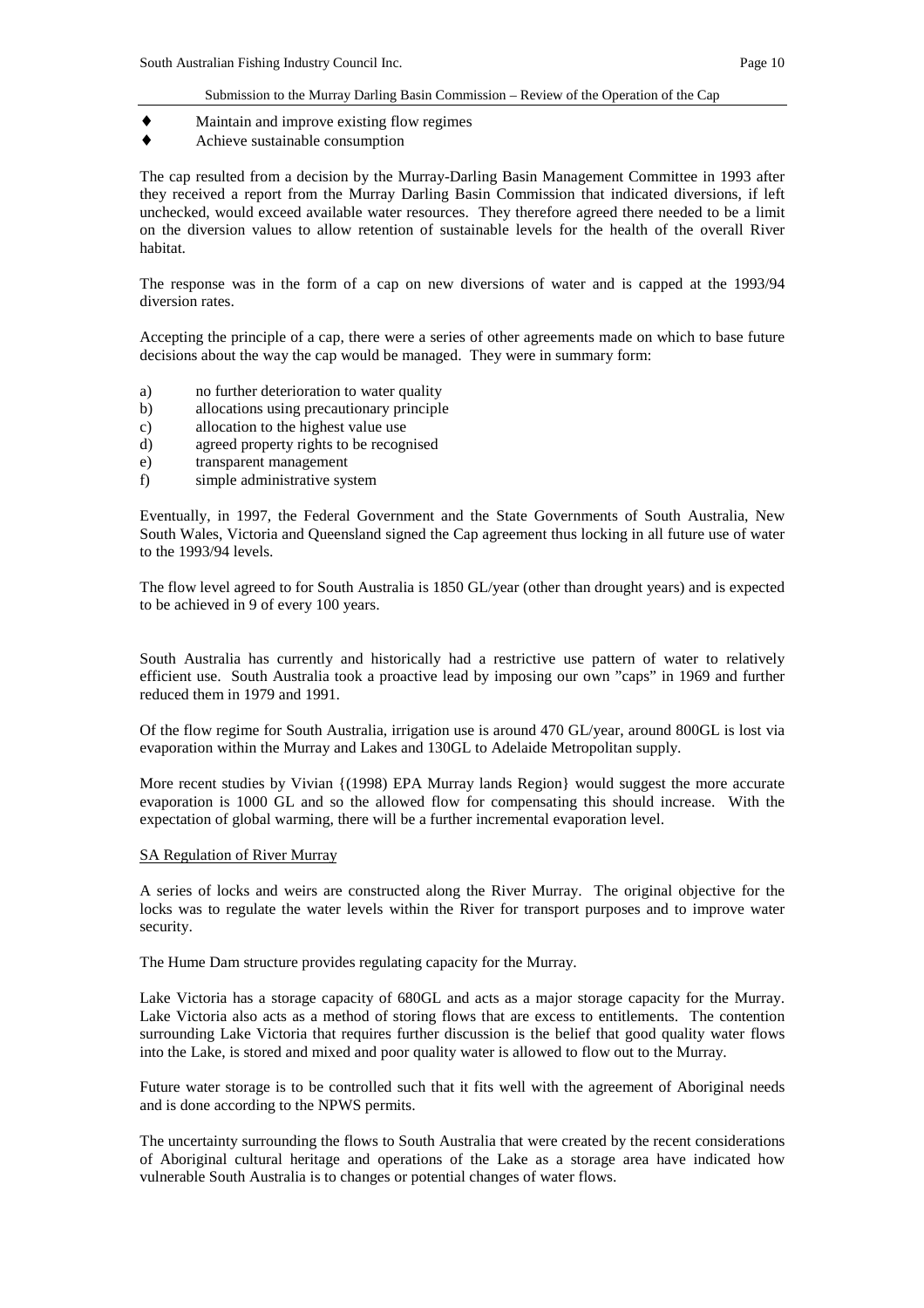Lake Victoria is pivotal in the management regime, acting as an intercept for water from the Menindie Lakes.

The Hume-Dartmouth system of storage capacity arises from high rainfall winder fed streams and rivers. This is of good quality. In contrast, the Lakes Menindie and Victoria storage capacity comes from high volume summer rains due to monsoonal situations. This water flows off poor and unstable soils and through the heavy irrigation systems of cotton and rice growers. Therefore the quality of water being fed into the Menindie and Victoria Lakes system is of poor quality because these systems are shallow causing water to heat, become high in nutrient content and salt from evaporation. When this water is released to the South Australian system, it is releasing poor quality slugs because even if the quality flowing into the top of the system is reasonable, it decreases in quality as it is held in these storage systems.

Release of greater proportions of the Hume-Dartmouth system to South Australia is needed to balance the quality of water from the Victoria system.

The Goolwa barrages separating Lake Alexandrina from the Coorong and the sea were designed to keep the Lakes freshwater and to maintain levels above that of the reclaimed swamps.

The barrages are  $\approx 8$  km from the Murray mouth and designed to control water levels of the Lower Lakes around 0.75M AHD.

#### Flow Patterns

River Murray is a low flow river and this has been escalated by irrigation and domestic diversions and storages.

Regulation has also meant that high spring flows are now lower, along with the negative impact on the natural ecosystem.

SA has suffered a 46% reduction of flow into the State because of the developments requiring water diversion interstate. Compare our current flow (average) of 6715 GL/year to that as recent as 1987 which was 10,400 GL/year and this is under the diversions currently happening. It takes no account of potential effects from further expansions interstate.

Continual restrictions, increased efficiencies and reduced usage within South Australia has a very small impact overall compared to the ability for other States to dominate our flows.

60% of the water expected to reach the Murray mouth now is diverted to other uses or evaporates. Consequently we have experienced recent closures of the Murray mouth and unacceptable negative effects on the commercial fishing industry.

It is fair to say that the flushing solutions offered to date to solve the silting over of the Mouth have caused severe negative environmental effects to our fisheries. Despite continual offers by our industry representatives to be part of the decision making process and share the extensive knowledge they have of the region, little has been gained.

Under natural flow conditions, a severe drought effect could be expected every 5 in 100 years which would result in very low flows at the mouth. With current diversions and regulations, this "drought" effect is felt 61 of every 100 years. Without changes this will happen in 3 of any 4 years as predicted by MDBMC 1995 audit.

Current flows over the barrage are 191 GL minimum compared with 2,454 GL under natural conditions.

Flows through the mouth will continue to decline unless there are some decisions that result in more water staying in our portion of the river.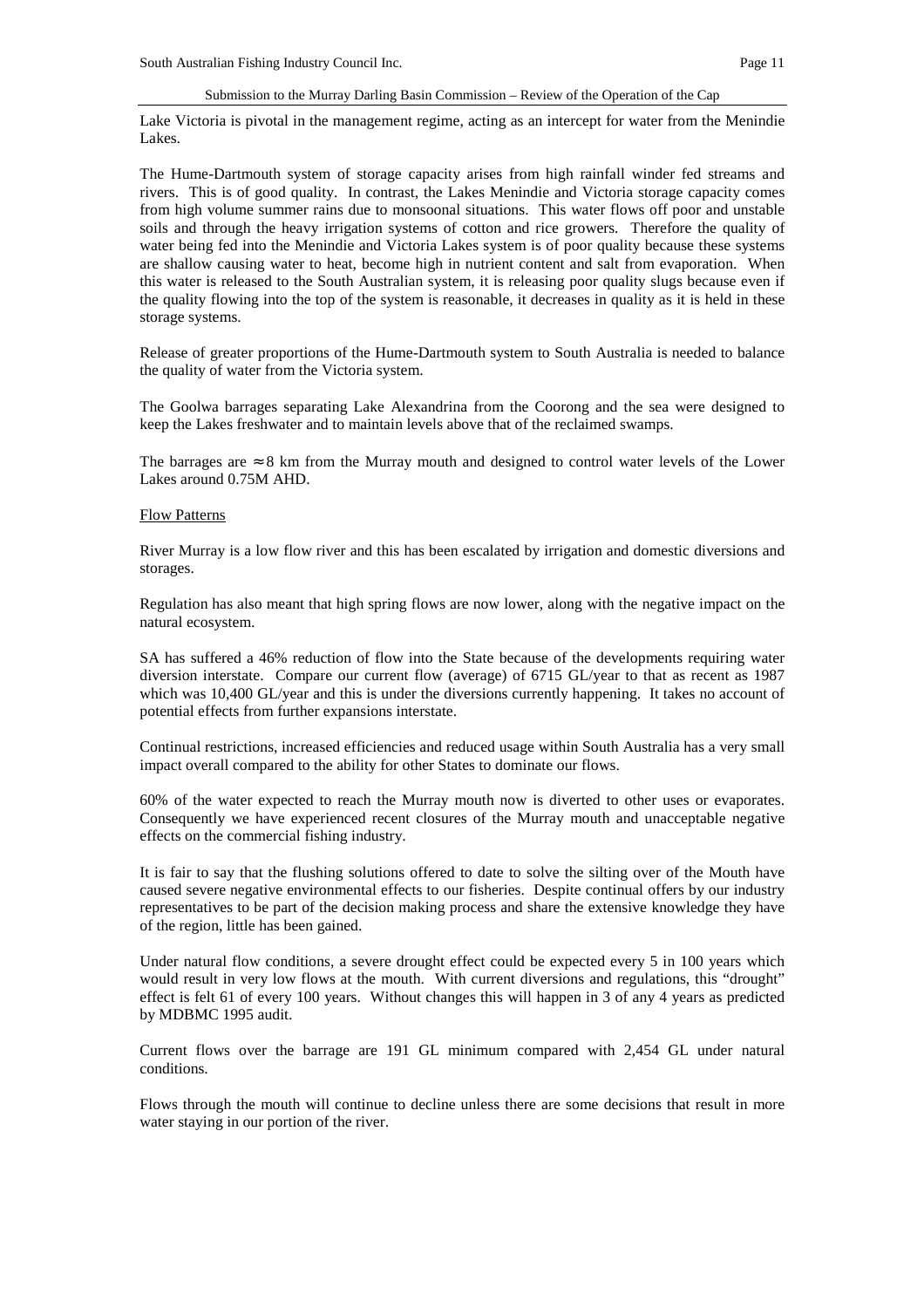#### **THE ECONOMIC USE OF WATER**

#### Environmental flow economic value

There is a necessity to consider the value of environmental flows within the context of the economic use of water. The reason for this is that environmental flows are required to maintain ecological values of the aquatic ecosystem, biological diversity and water quality capable of supporting the whole of the previously discussed areas.

Does that therefore mean that the economic value of environmental flows is the sum of all the previous values, because without satisfactory water, none would exist at the current level of value?

Or does it mean that environmental flows are not valued until the river environment degrades to a level that requires upgrade and rehabilitation, hence the value then being the value of the upgrades?

It is fair to say that there are many varied methods used to estimate environmental flows and the economic need for them and the number of methods used reflects the complexity of the system.

To further complicate this issue, if the allocation is given to the highest value use, this implies that there will be a lot of users that are pushed aside and not supported. This does not necessarily provide the best outcome for the community overall. For instance, if all water was allocated to grape irrigation (as the most economically viable venture) and none to environmental flows then regardless of the cap, there would be continued and ultimate destruction of the water resource.

Eventually the allocation of water available to a particular use (eg. the grape industry) would result in a decrease in the cost:benefit and increase the "value" of those considerations that were doing without the water. A wetland or other irrigation industry which was not able to function would have major detrimental effects on fish breeding and employment respectively.

As with all other areas, a balance is required so that the best allocation of the resource occurs across the whole community. To satisfactorily choose the correct need for the environmental flow, a decision must be made on the ecosystem parameters to be used as the appropriate biological and sustainability indicators.

It is not correct to look at the current flows given to the Murray as environmental flows. They are merely to flush the system and dilute the salt.

There is no basis for the level of flow and certainly, there are no agreed criteria by which to measure true environmental flow levels.

The recognition of the need for environmental flows is a positive first step. Such flows are needed to address many issues including but not restricted to:

- Maintaining river habitat
- Mix and aerate water
- Maintain adequate oxygen levels
- Inundation of flood plains
- Support for breeding fish and birds
- Influx of organic materials from flood plains to River
- Maintain life cycles of biota by inundations at the correct time.

## **WATER ALLOCATION PLAN**

Such plans must conserve the environmental impacts of many areas including:

- Loss of native fish and aquatic biodiversity
- ♦ Lack of natural flows
- $Reduced water quality turbidity and salinity$
- Droughting of flood plain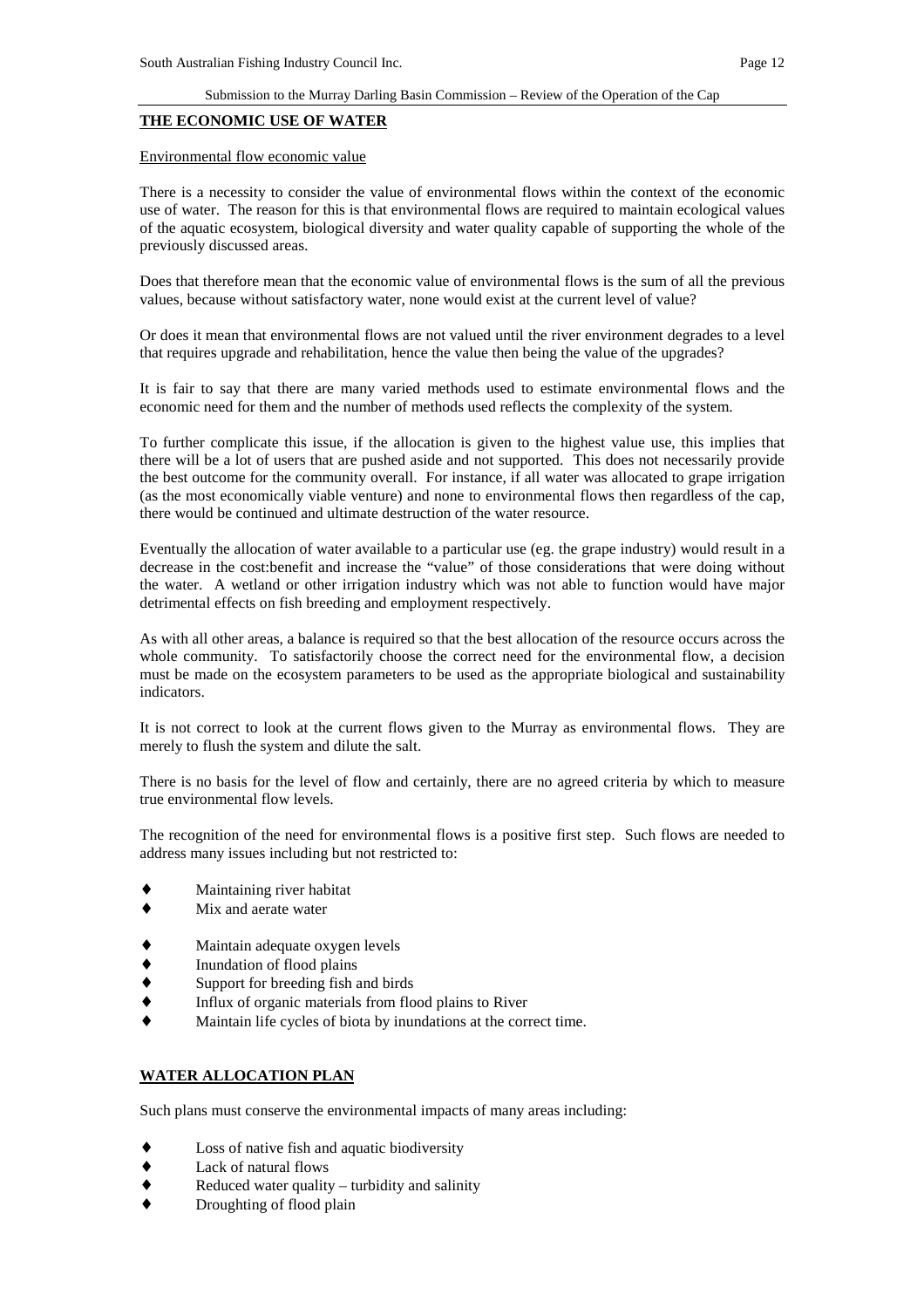- ♦ Dilution flows
- ♦ Siltation of Murray mouth
- ♦ Use of backwaters
- **River regulation**

The requirements set under the Water Resources Act 1997 for water allocation plans are considerable. The expertise required to make the judgements needed are also considerable.

The commercial fishing industry in the River, Lakes & Coorong would be invaluable contributors to this process. No involvement currently occurs and this is a major shortcoming of the process.

This \$6 million industry is reliant on decisions made by a range of people without direct input by them. Minor changes to flows have major effects on ability to catch fish and conduct their business. It is essential they are much more closely involved in the planning process.

## **WHY A CAP?**

Without a cap the following is expected

- **Increased levels of diversion**
- $\blacksquare$  Decline in river flow = decline in river health
- ! Reduced fish habitats reduced fish breeding
- ! Significant reduced flows to the lower Murray
- ! Closures of the River Mouth at Goolwa
- Reduced flood activity reduced fish spawning
- River experiences "drought flows" even in normal years
- Reduced storage capacity
- Security of users becomes less tangible.

The review has examined this scenario under four headings:

- 1) ecological sustainability of river
- 2) economic and social impacts
- 3) equity
- 4) implementation and compliance
- ♦ SAFIC supports the use of the CAP as part of an integrated management scheme to ensure sustainability of the river and the users of that resource.
- SAFIC supports a component of supply dedicated to environmental flows to ensure the ecosystem is protected.
- SAFIC would support an economic value being placed on the environment and environmental flows to support it.
- SAFIC supports end users (commercial fishers) being consulted about decisions to release or withhold water flows.
- Government must offer advice and financial incentives to agricultural enterprises that need to change because of impacts they are causing.
- SAFIC supports alternate farming practices to reduce salinity efforts being supported by Government both financially and as incentive schemes such as:
	- Removal of fallow farming
	- **Agroforestry**
	- Tree planting
- ♦ Evaporation figures be accurately calculated giving consideration to ongoing changes due to global warming.